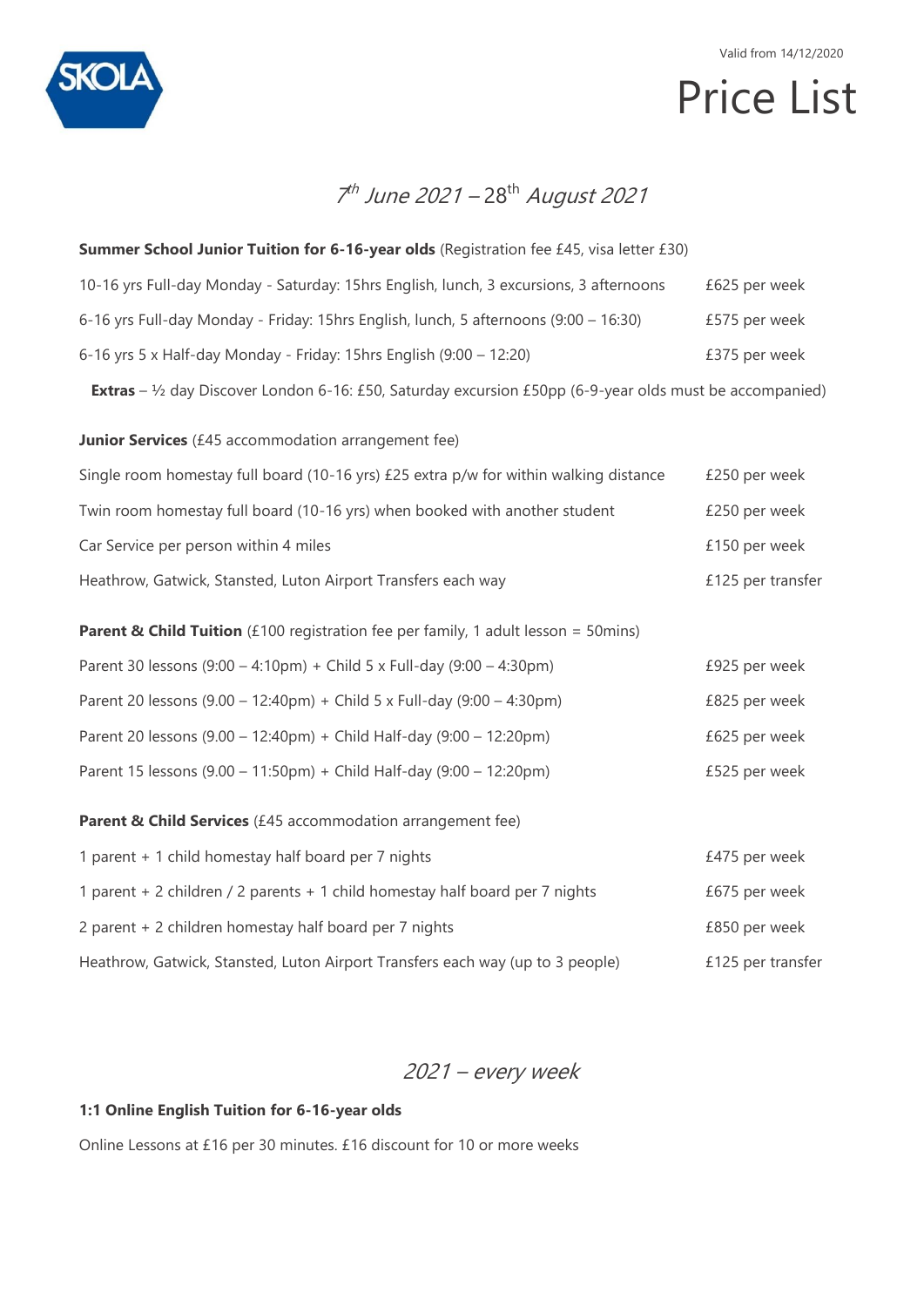**SKOLA Camden, Annex – Summer 10-16**



#### **SKOLA Primrose Hill – Summer 6-9**



#### **Map of SKOLA Camden (10-16-year olds) and SKOLA Primrose Hill (6-9 year olds) with Tti School (Adults)**



Summer 10-16: SKOLA Camden Annex: 126 Albert Street, NW1 7NE Summer 6-9: SKOLA Primrose Hill: 2 Regent's Park Road, NW1 7AY All year: Top up / Tti School for adults: 148 Camden High Street, NW1 ONE

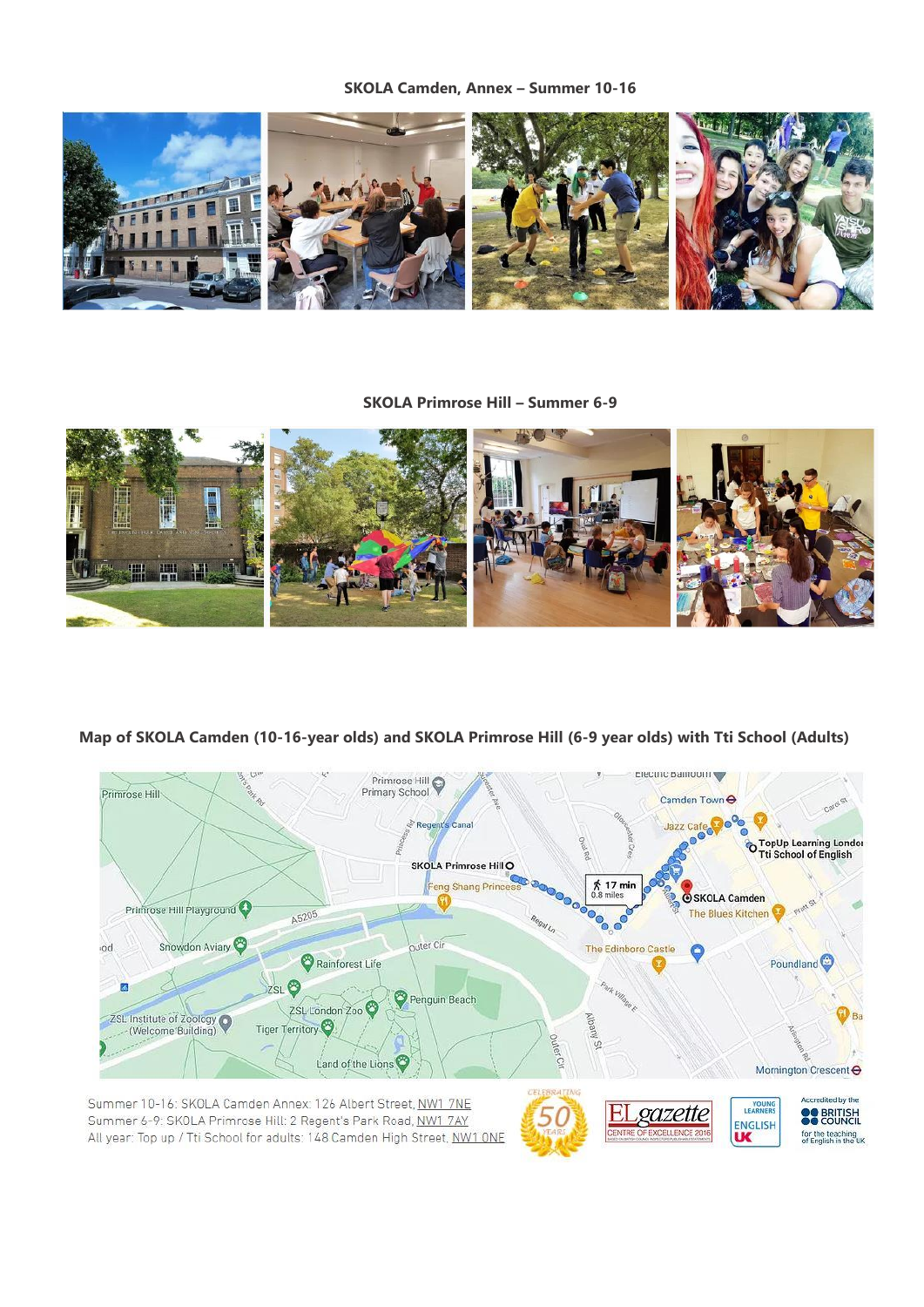# Information sheet



Ben Toettcher [info@skola.co.uk](mailto:info@skola.co.uk) +44 20 7387 7575

#### Why come to SKOLA?

- 1. Students from all over the world every week of the year  $-48$  summer nationalities
- 2. Excellent British Council inspection EL Gazette centre of excellence
- 3. High satisfaction from clients 4.1\* recommendation average from parents, students & Google
- 4. Great locations on beautiful Georgian streets between Regent's Park & Camden Town
- 5. Perfect for families adults can study with our partner Tti School on our parent and child packages
- 6. Long history of teaching English we are celebrating our 51st year!

#### Discount Codes

- 5%: SIBLING when booking more than one student at a time
- 5%: RETURN for returning students
- 5%: EARLY for registrations made at least 3 months in advance
- 10%: LONG for courses longer than 5 weeks

#### Summer School Timetable: June, July and August

| Time                   | Monday               | Tuesday              | Wednesday                 | Thursday        | Friday                |
|------------------------|----------------------|----------------------|---------------------------|-----------------|-----------------------|
| $8:50 - 9:00$          | Arrive               | Arrive               | Arrive                    | Arrive          | Arrive                |
| $9:00 - 12:20$         | English Classes      | English Classes      | English Classes           | English Classes | English Classes       |
| $12:20 - 13:00$        | Lunch                | Lunch                | Lunch                     | Lunch           | Lunch                 |
| $13:10 - 16:30(6-9s)$  | Singing, Sports      | Art or Dance, Sports | Discover London           | Stories, Sports | Presentations & Disco |
| 13:10 - 16:30 (10:16s) | Art or Drama, Sports | Discover London      | Art or Dance, then Sports | Discover London | Presentations & Disco |
| 16:30                  | Pick up              | Pick up              | Pick up                   | Pick up         | Pick up               |

### Summer School Weekly Themes, Discover London Trips, Friday Parties and Saturday Visits (2021 schedule)

| Week and Theme          | 10-16 Tuesday Trip | 6-9 Wednesday Trip      | 10-16 Thursday Trip      | <b>Friday Party</b>     | Saturday Visit    |
|-------------------------|--------------------|-------------------------|--------------------------|-------------------------|-------------------|
| 7th June: It's Showtime | London Eye         | London Eye              | Arsenal Stadium          | SKOLA's Got Talent      | Zoo & Camden      |
| $2+$ To he or not to he | Covent Garden      | Shrek Adventure         | Globe Theatre            | All the World's a Stage | Stratford-on-Avon |
| 3: National Treasures   | V & A Museum       | The Postal Museum       | Tower of London          | Brain Challenge         | Leeds Castle      |
| 4: Be a Hero            | <b>RAF Museum</b>  | Kidzania                | <b>Wellington Arch</b>   | Hero Walls              | Cambridge         |
| 5: Welcome Aboard       | Docklands Museum   | Docklands/Cutty Sark    | Tower Bridge             | Pirate Fashion Show     | Brighton          |
| 12th July: The Crown    | British Museum     | Horniman/Tower Bdg      | Westminster tour         | Knights and Castles     | Canterbury        |
| 7: London Experience    | Museum of London   | London Zoo              | St Paul's Cathedral      | Time Capsule MML        | Hampton Court     |
| 8: General Elections    | Imperial War Mus   | <b>Transport Museum</b> | Houses Parliament        | Vote for Us!            | Dover             |
| 9 Geek Week             | Science Museum     | Science Museum          | Transport Museum         | <b>Big Bang</b>         | Greenwich         |
| 3rd August: Our World   | Natural History    | Natural History         | Sealife Aquarium         | Welcome to the Jungle   | London Zoo        |
| 11: SKOLArt             | Camden, Primrose   | Sealife Aquarium        | Street Art tour          | On Display              | Kew Garden        |
| 12: Tea with the Royals | National Gallery   | Museum of London        | <b>Buckingham Palace</b> | Games Night             | Windsor Castle    |